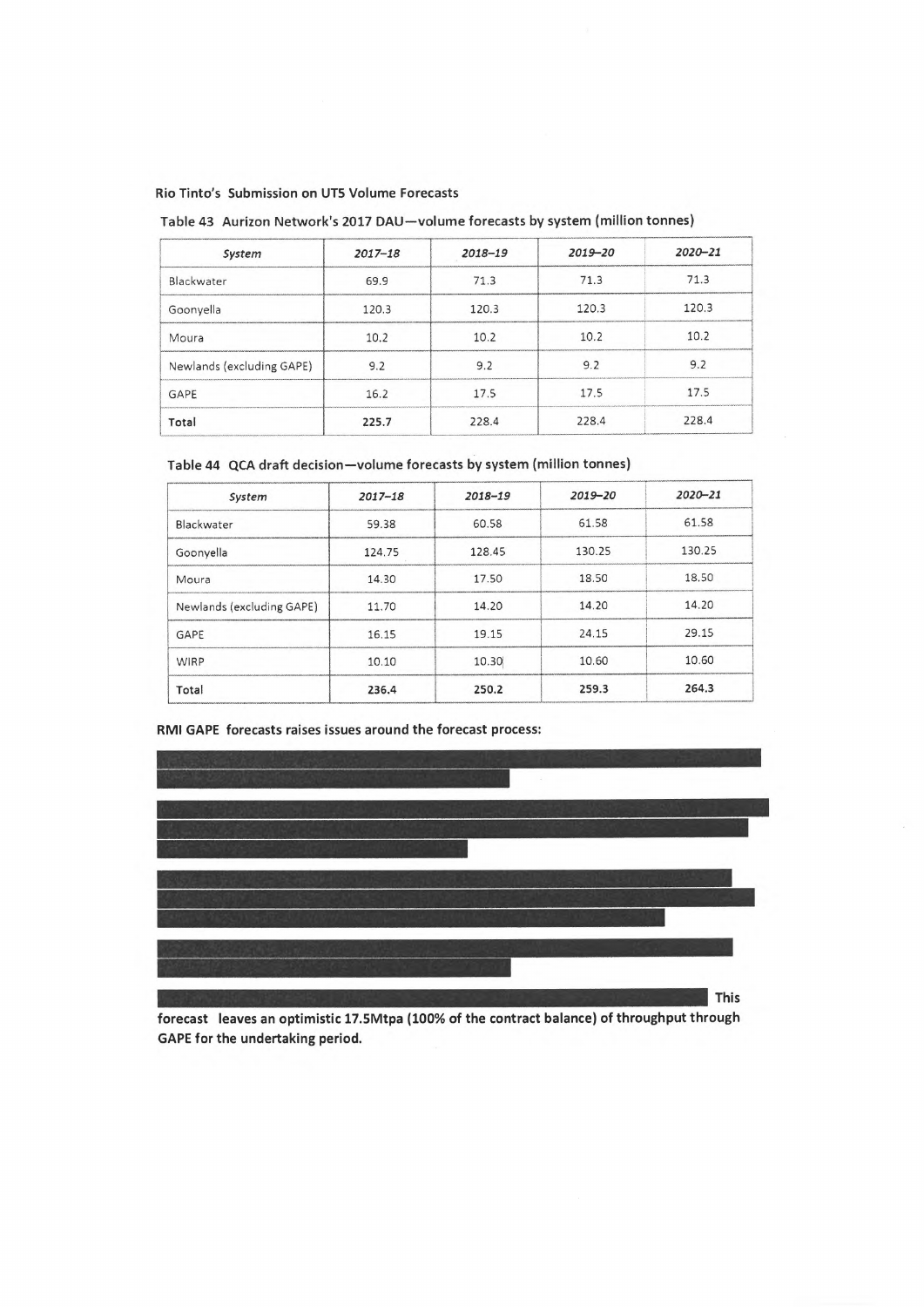## **Cross referencing data sets - the way ahead**

Rio understandably is not able to comment on the validity of the confidential appendices. However it can comment on the RMI forecast process and raise questions around how this data was derived this goes to the validity of the data.

In terms of GAPE forecasts, Aurizon Network and Rio have discussed forecast volumes for this period.

No one from Resource Management International (RMI) has consulted with either ourselves or our service providers on our volume forecasts in any supply chain.

RMI appear to have utilised publically available information on expansion projects without cross referencing whether these projects are supported by contracted capacity. Further no risk weighting on these projects appears to have been applied.



RMI appear to have overlooked any discussion around the ramping down of mine production at the end of mine life. Peabody have identified in their publically available  $2017 - 2021$  annual plan their Met Coal position (Goonyella /DBCT) is reducing from 15Mtpa to 7Mtpa. Glencore's Oaky Creek complex servicing the Goonyella is coming to its end of productive life in the early 2020s.

DBCTM view is that volumes for the foreseeable future are likely to remain in the low  $70's - \text{noting}$ in the chart above the contracted position is ramping down to 75Mtpa in the short term . HPS have nudged 49Mtpa in their best year. This together would suggest that Network's 120Mtpa forecast for the Goonyella for the undertaking period seems justifiable. <sup>I</sup> would encourage the QCA to confirm this view with DBCTM.

Gladstone Port Corporation quarterly forums suggest the total throughput through WIRP, Blackwater and Moura will remain stagnant over the access undertaking and is more aligned with Aurizon Network's view in terms of total volume. <sup>I</sup> would encourage the QCA to confirm this view with GPC.